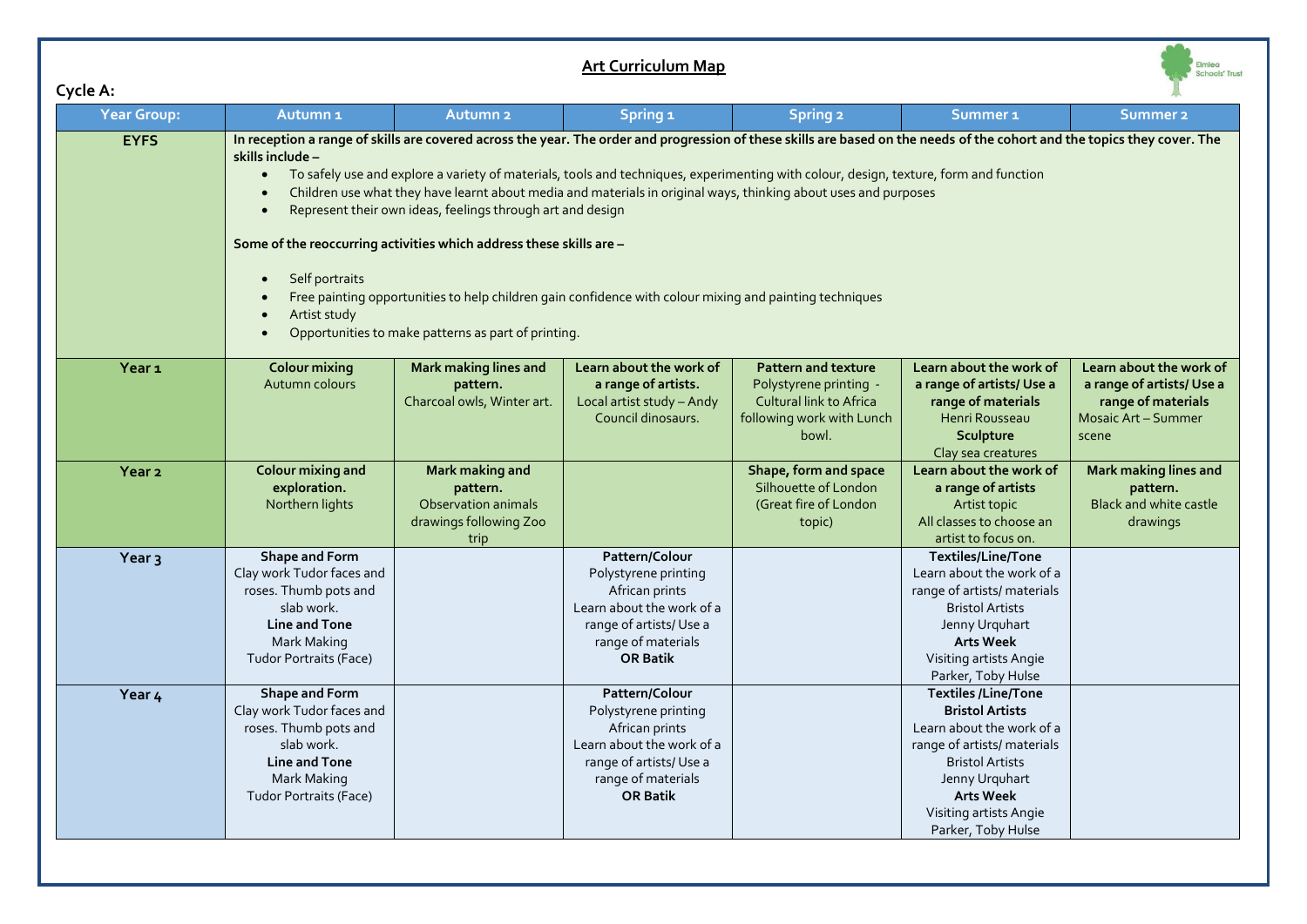| Year <sub>5</sub> | <b>Line and Tone</b>     | Colour/pattern           | <b>Texture/ Shape and</b> |  |
|-------------------|--------------------------|--------------------------|---------------------------|--|
|                   | Mark Making              | Lino printing            | <b>Form</b>               |  |
|                   | <b>Evacuee Portraits</b> | Pop Art                  | Wire and paper mache/     |  |
|                   | <b>Figure Drawing</b>    | Learn about the work of  | modrock                   |  |
|                   |                          | a range of artists/Use a | Giacometti sculptures     |  |
|                   |                          | range of materials       | <b>Arts Week</b>          |  |
|                   |                          | Andy Warhol              | Visiting artists Angie    |  |
|                   |                          |                          | Parker, Toby Hulse        |  |
| Year <sub>6</sub> | <b>Line and Tone</b>     | Colour/pattern           | <b>Texture/ Shape and</b> |  |
|                   | Mark Making              | Lino printing            | <b>Form</b>               |  |
|                   | <b>Evacuee Portraits</b> | Pop Art                  | Wire and paper mache/     |  |
|                   | <b>Figure Drawing</b>    | Learn about the work of  | modrock                   |  |
|                   |                          | a range of artists/Use a | Giacometti sculptures     |  |
|                   |                          | range of materials       | <b>Arts Week</b>          |  |
|                   |                          | Andy Warhol              | Visiting artists Angie    |  |
|                   |                          |                          | Parker, Toby Hulse        |  |

## **Cycle B:**

| Year Group:       | Autumn <sub>1</sub>                                                                                                                                                                                                                                                                                                                                                                                                                                                                                                                                                                                                                                                                                                                                                                                                                                                                           | <b>Autumn<sub>2</sub></b>                                                                         | Spring <sub>1</sub>                                                                                                          | <b>Spring 2</b>                                                                                                                 | Summer <sub>1</sub>                                                                                       | <b>Summer 2</b> |
|-------------------|-----------------------------------------------------------------------------------------------------------------------------------------------------------------------------------------------------------------------------------------------------------------------------------------------------------------------------------------------------------------------------------------------------------------------------------------------------------------------------------------------------------------------------------------------------------------------------------------------------------------------------------------------------------------------------------------------------------------------------------------------------------------------------------------------------------------------------------------------------------------------------------------------|---------------------------------------------------------------------------------------------------|------------------------------------------------------------------------------------------------------------------------------|---------------------------------------------------------------------------------------------------------------------------------|-----------------------------------------------------------------------------------------------------------|-----------------|
| <b>EYFS</b>       | In reception a range of skills are covered across the year. The order and progression of these skills are based on the needs of the cohort and the topics they cover. The<br>skills include -<br>To safely use and explore a variety of materials, tools and techniques, experimenting with colour, design, texture, form and function<br>$\bullet$<br>Children use what they have learnt about media and materials in original ways, thinking about uses and purposes<br>$\bullet$<br>Represent their own ideas, feelings through art and design<br>$\bullet$<br>Some of the reoccurring activities which address these skills are -<br>Self portraits<br>$\bullet$<br>Free painting opportunities to help children gain confidence with colour mixing and painting techniques<br>$\bullet$<br>Artist study<br>$\bullet$<br>Opportunities to make patterns as part of printing.<br>$\bullet$ |                                                                                                   |                                                                                                                              |                                                                                                                                 |                                                                                                           |                 |
| Year <sub>1</sub> | Mark making lines and<br>pattern.<br>Charcoal owls, Winter art.                                                                                                                                                                                                                                                                                                                                                                                                                                                                                                                                                                                                                                                                                                                                                                                                                               | Learn about the work of<br>a range of artists.<br>Local artist study - Andy<br>Council dinosaurs. | <b>Pattern and texture</b><br>Polystyrene printing -<br><b>Cultural link to Africa</b><br>following work with Lunch<br>bowl. | Learn about the work of<br>a range of artists/ Use a<br>range of materials<br>Henri Rousseau<br>Sculpture<br>Clay sea creatures | Learn about the work of<br>a range of artists/Use a<br>range of materials<br>Mosaic Art - Summer<br>scene |                 |
| Year <sub>2</sub> | Mark making and<br>pattern.<br>Observation animals<br>drawings following Zoo<br>trip                                                                                                                                                                                                                                                                                                                                                                                                                                                                                                                                                                                                                                                                                                                                                                                                          |                                                                                                   | Shape, form and space<br>Silhouette of London<br>(Great fire of London<br>topic)                                             | Learn about the work of<br>a range of artists<br>Artist topic<br>All classes to choose an<br>artist to focus on.                | <b>Mark making lines and</b><br>pattern.<br><b>Black and white castle</b><br>drawings                     |                 |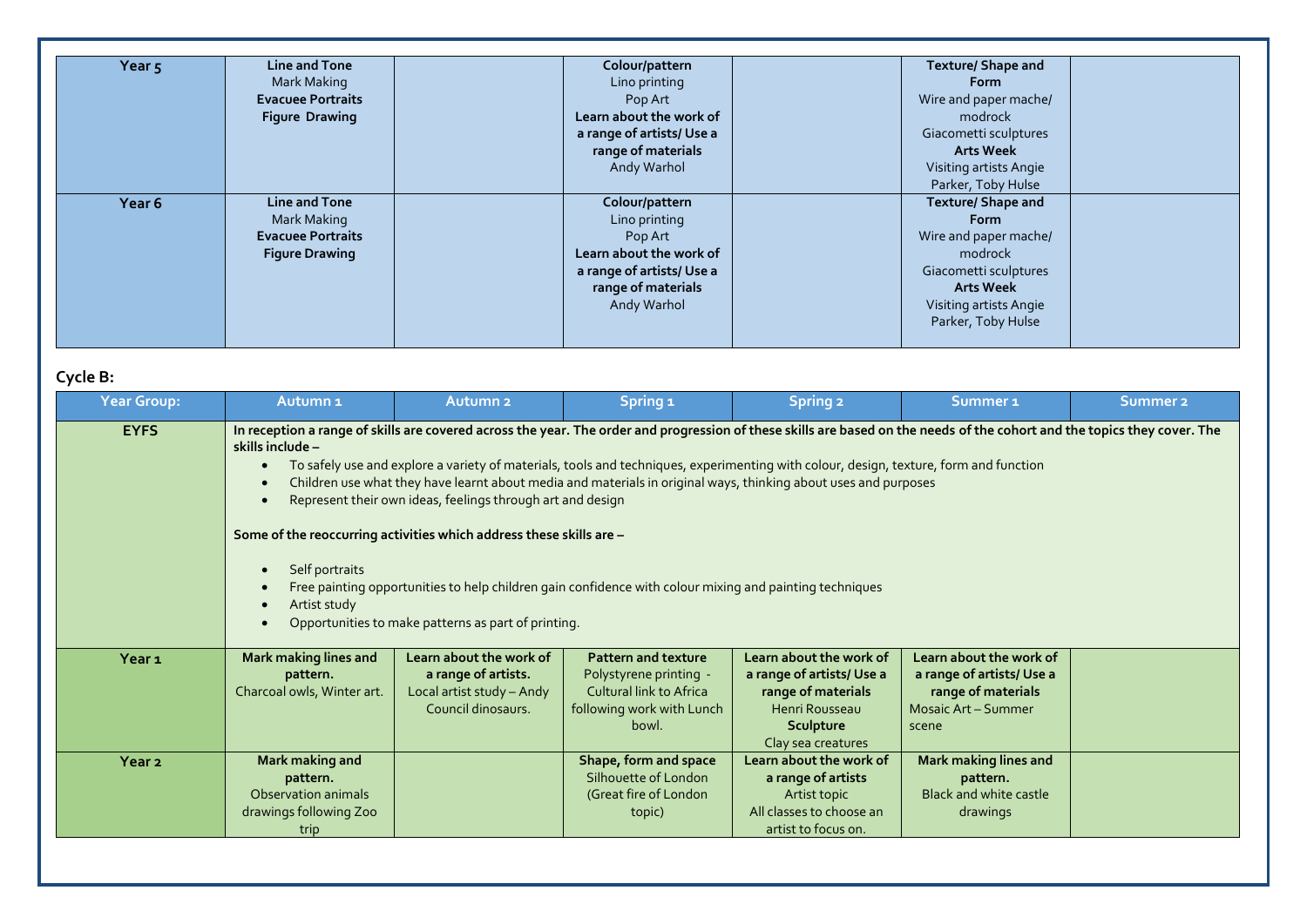| Year <sub>3</sub> | Mark Making, tone, line<br>Double Portraits<br>Figure Drawing<br>Double Portraits<br>Colour<br>Learn about the work of<br>a range of artists/Use a<br>range of materials<br><b>Bridget Riley</b>        | <b>Colour and textile</b><br>Hot and Cold<br>colours/colour mixing<br>Painting collage<br>Learn about the work of<br>a range of artists/ Use a<br>range of materials<br>Monet                                                                        | Pattern, Shape and form<br><b>Mosaics</b><br><b>Arts Week</b><br>Visiting artists Angie<br>Parker, Toby Hulse                                                                                                                                |  |
|-------------------|---------------------------------------------------------------------------------------------------------------------------------------------------------------------------------------------------------|------------------------------------------------------------------------------------------------------------------------------------------------------------------------------------------------------------------------------------------------------|----------------------------------------------------------------------------------------------------------------------------------------------------------------------------------------------------------------------------------------------|--|
| Year 4            | Mark Making, tone, line<br>Double Portraits<br><b>Figure Drawing</b><br>Double Portraits<br>Colour<br>Learn about the work of<br>a range of artists/Use a<br>range of materials<br><b>Bridget Riley</b> | <b>Colour and textile</b><br>Hot and Cold<br>colours/colour mixing<br>Painting collage<br>Learn about the work of<br>a range of artists/Use a<br>range of materials<br>Monet                                                                         | Pattern, Shape and form<br><b>Mosaics</b><br><b>Arts Week</b><br>Visiting artists Angie<br>Parker, Toby Hulse                                                                                                                                |  |
| Year <sub>5</sub> | Shape and Form/ Pattern<br>Clay pots/ Traditional<br><b>Greek Designs</b><br>Thumb pots/coil                                                                                                            | Colour, Line and tone<br><b>Brazilian Landscapes</b><br>Learn about the work of<br>a range of artists/<br>materials<br>Look at various landscape<br>artists across cultures,<br>Hockney, Lowrey, Roberto<br><b>Burle Marx to influence</b><br>design | Texture, Pattern and<br>Colour<br>Weaving<br>Learn about the work of<br>a range of artists/<br>materials<br>John Kay flying shuttle<br><b>Arts Week</b><br>Visiting artists Angie<br>Parker, Toby Hulse<br>Bristol artists - Angie<br>Parker |  |
| Year 6            | <b>Shape and Form/Pattern</b><br>Clay pots/Traditional<br><b>Greek Designs</b><br>Thumb pots/coil                                                                                                       | Colour, Line and tone<br><b>Brazilian Landscapes</b><br>Learn about the work of<br>a range of artists/<br>materials<br>Look at various landscape<br>artists across cultures,<br>Hockney, Lowrey, Roberto<br>Burle Marx to influence<br>design        | Texture, Pattern and<br>Colour<br>Weaving<br>Learn about the work of<br>a range of artists/<br>materials<br>John Kay flying shuttle<br><b>Arts Week</b><br>Visiting artists Angie<br>Parker, Toby Hulse -<br>Angie Parker                    |  |